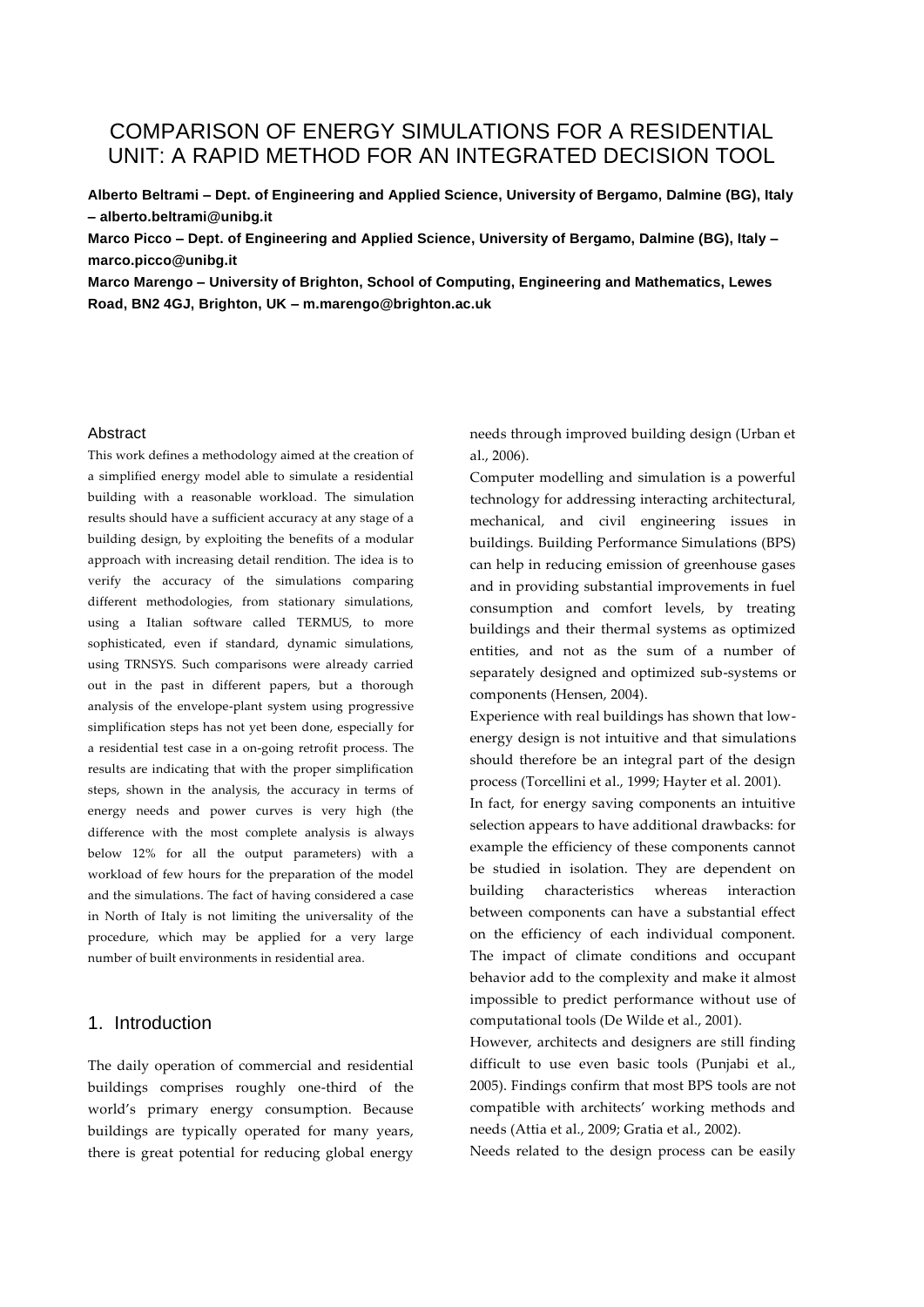identified as time and accuracy. Accuracy is an essential prerequisite for every analysis used for decision-making and becomes significantly more relevant during the design process of buildings, where decisions taken can concern a relevant amount of energy and can affect the building for a large number of years. Accurate energy analysis requires time but this is in contrast with the necessity to minimize the time requirements to make it compatible with design times. A way to reduce time requirements could be the introduction of default values and databases for inputs, with the possible risk of reducing the model detail level and degree of freedom, themselves influencing the accuracy or relevance of the final result (Picco et al., 2013).

Considering the whole building-plant system, results from a stationary simulation are compared with different dynamic simulations characterized by gradually increasing simplifications both in terms of building envelope and plant. A very detailed model is simulated in order to define the reference case, in terms of building energy loads, power curves and the efficiency of all the subsystems belonging to the heating system. Differences between the detailed and the simplified models are analysed to determine the quality of the results of the latter.

# 2. Building Description

The case study in exam is a standard residential unit situated in a building built in 1989, situated in Bergamo, Italy. The use of such test case was chosen due to the large number of residential buildings with such construction characteristics in the area of North Italy. In future years a great part of the energy retrofit will be carried out on such kind of units and there is an important interest of offering low cost, but still accurate, dynamic simulations of such situations.

The building consists of three floors, the basement for garage and winery, ground and first floors each intended for residential purposes. In particular, as opposed to one on the first floor, the apartment on the ground floor is not currently used and needs a renovation in order to make it habitable.

Retrofit design and simulations focus just on this portion of the building, characterized by an usable floor area of  $86.25 \text{ m}^2$ , a total net volume of  $232.88$ m<sup>3</sup> , 7 heated spaces/rooms and a central unheated stairwell necessary to connect the basement to the ground floor apartment (Figure 1).



Figure 1 - Design of the interior layout of the apartment

Currently the building envelope, except the ceiling adjacent to the upper apartment, is only composed of the structural part made of reinforced concrete, and the renovation design provides to isolate the internal surface of 311m<sup>2</sup> through wall and window stratigraphy, able to ensure both high energy performances and the access to the tax benefits expected for this kind of building work.

In particular, the opaque vertical surfaces have a transmittance equal to 0.262W/m2K, while the floor adjacent to the basement a transmittance of 0.285 W/m2K and for the 14.88m<sup>2</sup> of transparent dispersants a global average transmittance of 1.5W/m2K is set for the simulations. The HVAC plant is expected to meet only the winter thermal load through a heating system composed of 7 aluminum radiators (one for each room) powered by a 5kW condensing natural gas boiler.

A climate control for the supply temperature of the heating plant is provided, together with an internal regulation composed by thermostatic valves able to reduce or increase the flow rate of the heat transfer fluid to the radiators. The isolated distribution network piping will be placed inside the heated environments in order to reduce losses to a minimum value.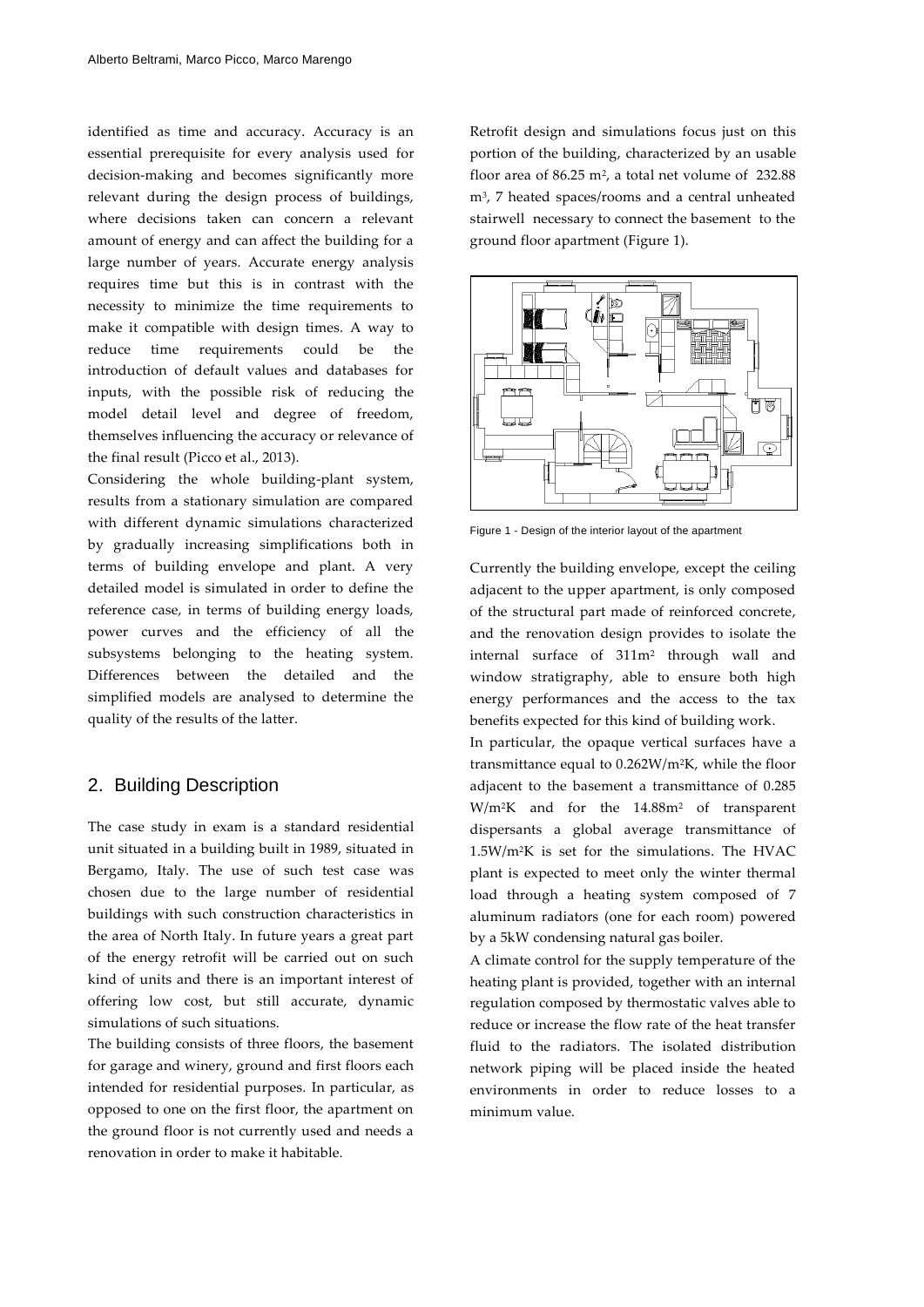### 3. Stationary simulation

Once defined the key features of the building-plant system, a first stationary simulation has been carried out using TERMUS software (produced by ACCA software S.p.a., M. Cianciulli road - 83048 Montella (AV), Italy - more informations at www.acca.it).

The TERMUS model consists of a single thermal zone divided into 7 rooms and of all other heated areas (first floor apartment) and unheated spaces (basement, stairwell and the boiler room) necessary to determine, with monthly time-steps, the average temperatures of all the surfaces (Figure 2).



Figure 2 – TERMUS simulation model and heating plant design

The wall stratigraphy of the model consists in 22 different types identified with 15 different materials. A basic time schedule for the heating system has been defined as input and the following quantities have been estimated:

- Losses related to thermal bridges;

- Geometric shadowing objects and obstruction due to the building and its urban context;

- Standard values for infiltration and internal contributions (values recommended by current legislation);

- Standard values of efficiency for the emission, regulation, distribution and generation subsystems (even for these, the software considers values recommended by current legislation);

The software generates as main output results the following parameters:

- Maximum thermal power required from each room in the design conditions (kW);

- Monthly thermal energy demand of the whole

zone simulated (kWh);

- Monthly Primary energy demand of the entire simulated zone (kWh);

Then, based on the first output described, it proceeds to the heating plant design, sizing the components and verifying their operation in the maximum load condition (Figure 2).

The software does not consider the possible presence of a storage tank and does not take into account the recovery of the potential distribution losses.

# 4. Dynamic Simulations

As a second step a complete dynamic energy simulation of the entire building-plant system has been performed through the TRNSYS software. This complete model has been subjected to a series of simplifications both for the building envelope and for the plant, in order to determine deviations and therefore quality of the results of the simplified models.

#### 4.1 Detailed model

In terms of building envelope, as seen for the stationary simulation, the model consists in seven homogenous thermal zones, fully describing all conditioned rooms, underground non-conditioned space, and all accessory not conditioned volumes like stairwell, boiler room and attic.

Through the specific Trnsys3D tool, the threedimensional modeling of the entire building has been created, as well as all relevant shadowing objects comprising all the adjacent building structures and the specific solar obstructions (Figure 3).



Figure 3 - Complete model for building envelope (Trnsys3D)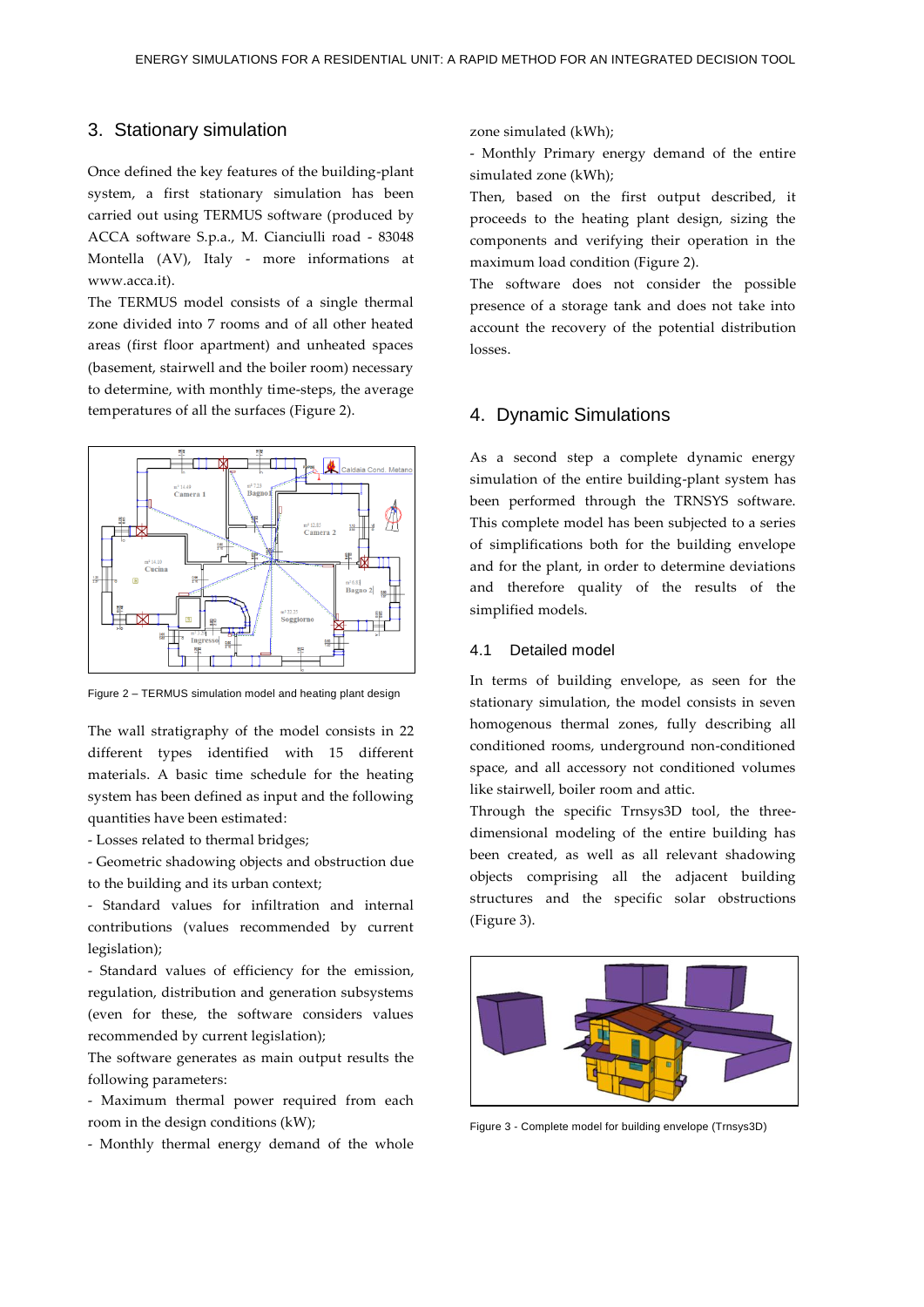To characterize the various zones, each one defined in terms of materials and stratigraphy of walls and windows, thermal bridges, internal gains, temperature set-points and time heating schedule, the same data of the previous stationary simulation have been used, adding all parameters not considered by this kind of design, as the heat capacity of the materials or external and boundary conditions with hourly rather than monthly timestep.

This characterization was achieved by TRNBuild tool, the Trnsys software tool specifically dedicated to the characterization of the building envelope.

Finally, in order to simulate the dynamic operation of the HVAC plant of the apartment, the integration of all subsystems has been carried out, starting from the emission until the generation subsystem. This step has brought to the creation of a dynamic and integrated building-plant model consisting in total of 81 components (Type), all connected according to an input – output logic.

In fact, in Trnsys software each Type can be considered as a "black box", that processes input data as a function of defined algorithms, starting from user-defined parameters, and produces output data. The task of each Type is to solve simple problems, and their interconnection allows the user to solve the complex problem that he is analyzing.

In the case study shown here, each Type corresponds to a single component of the entire building-plant system. In particular the model created for the heating plant is synthetically structured as follows:

- Generation + storage sub-systems: natural gas boiler whose operation is governed on the basis of the temperatures measured inside the buffer tank placed downstream;

- Distribution sub-system: three-way diverter and mixing valves able to ensure at each moment the correct flow temperature regulated depending on the outdoor temperature (climate control), variable speed pump, distribution piping from the storage tank to the supply/return manifold and from the latter to radiators;

- Emission subsystem: aluminum radiators;

- Regulation subsystem: individual room PI type able of acting on the flow of heat transfer fluid to the single radiator, with feedback constituted by the actual ambient temperature recorded.

The characterization of all TRNSYS Types used for the plant components has been made from data resulting from the stationary plant design made previously, with the difference that the model created allows checking the actual operation of the entire and dynamic building-plant system at any variation of all possible internal and external conditions, taking into account each instant the interaction of all the components.

This model represents the highest degree of simulative details with a high number of outputs made available at each time-step (up to about 700 outputs), from the operating temperatures in all components to the unsteady heat balance regulating each component, the cumulative efficiencies of the various sub-systems installations, and the indicator of the overall quality of the designed system.

### 4.2 Building envelope simplification

As previously mentioned, the complete dynamic model has been subjected to simplifications, in order to test the quality or accuracy of the results of the simplified models, also in relation to the lower work-load required for the latter, during the building retrofit design.

For the building envelope a simplified protocol already tested by Picco et al. (2013) has been adopted, divided into the following steps:

- Step 1- Simplified construction: reducing the number of constructions to only 7 archetypes reflecting the average transmittance of each type of dispersant surface considered for the whole building (no simplification provided for thermal bridges);

- Step 2- Removal of external obstructions: Elimination of all the external shading elements modeled;

- Step 3- Zone lumping: the apartment is reduced to a single thermal zone with constant parameters and internal gains representing mean values of the zones previously considered;

- Step 4- Simplified transparent surfaces: Modeling only one window for each cardinal direction that considers all of the windows present in that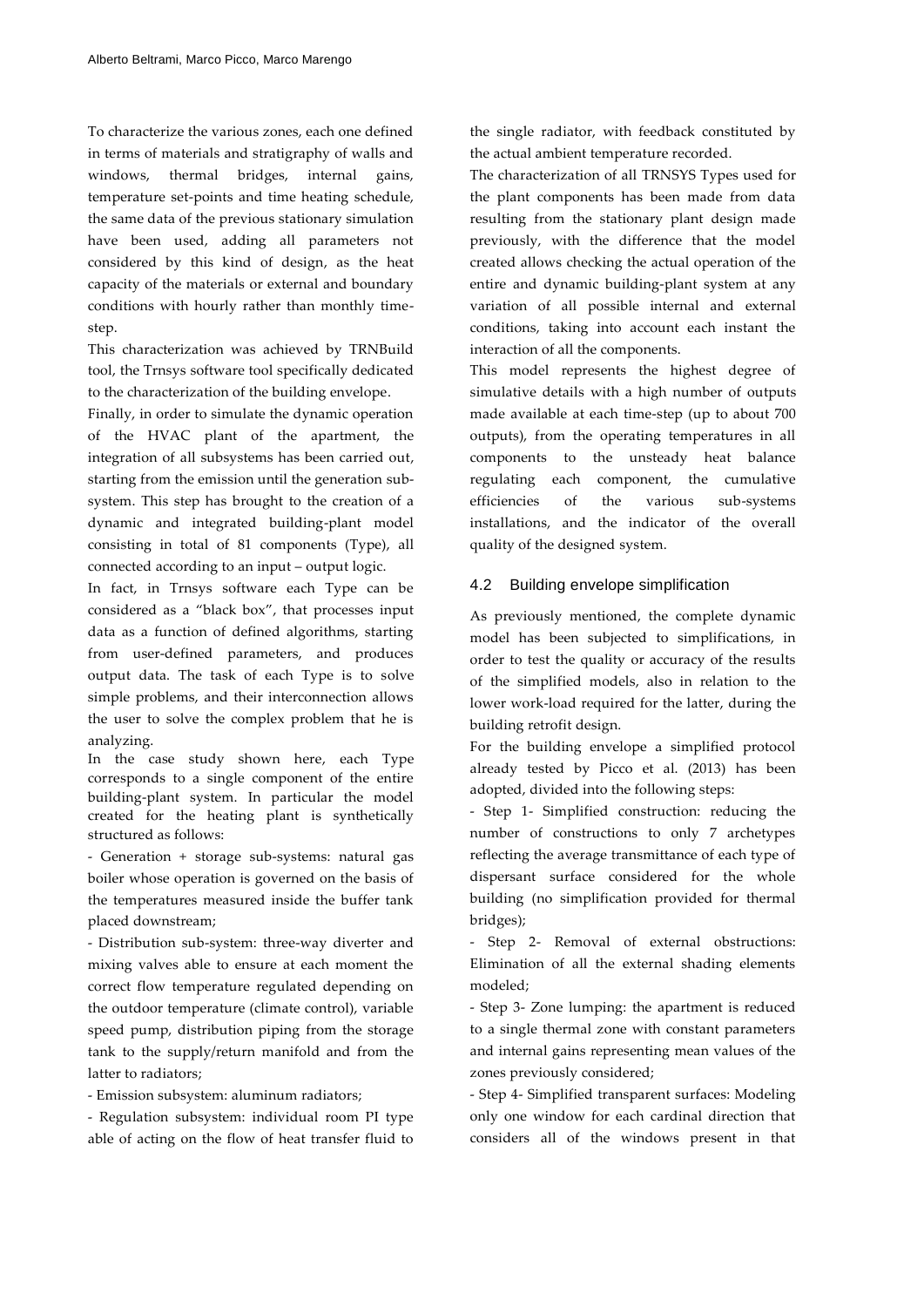direction;

- Step 5- squaring Zone: The "squaring" of the areas of the zones is meant to define a zone as an element composed of only six surfaces making up a box. In order to allow such simplification for the present case the main information to maintain as close as possible to the full model are the dispersant surfaces.

The output of this simplification protocol for the apartment analyzed is reported in Figure 4 and it is called simplification A.



Figure 4 – Simplification protocol (A): Simplified 3D model

#### 4.3 Heating plant simplifications

About the plant, two different macro simplifications have been adopted (called B and C): 1) Heat regulation with external energy input (B): This simplification involves the replacement in the detailed model of the component related to the simulation of the building behaviour with one or more Types (depending on the number of zones simulated) constituted by external data files that gives, at each time-step, the ideal thermal useful energy demand of each zone considered.

These data files represent the new external input of the regulation sub-system, no longer based on the internal temperature of the zones simulated, assumed equal to the set point temperature as boundary condition for the radiators.

Data files of the ideal energy demand have been obtained, as shown later, from previous simulations regarding only the building envelope.

2) Resizing in a single zone (C): the reduction of all zones simulated to a single zone is necessarily accompanied by a new sizing of the plant, in particular of the emission and distribution subsystems:

- The seven radiators considered before have been

replaced by a single radiator, sized according to the total power requirements of the new single zone;

- The diameter of the distribution network piping from the supply/return manifold to the radiator has been increased reaching the dimensions of the piping from the storage tank to the outlet/return manifold, in order to ensure the transport of the proper hot water flux, while the piping length has been assumed, both for supply and the return, equal to the outer perimeter of the zone.

# 5. Case studies and comparison parameters

Thanks to the stationary case, the complete dynamic simulations done for the entire buildingplant system, and its simplifications (A), (B), (C), 8 different annual simulations have been identified and carried out, summarized in the following table:

Table 1 – Case studies (with \* is indicated the most complete and detailed simulation)

| <b>CASES</b> |                         | <b>ENVELOPE</b>                |                                |                                 |  |  |  |
|--------------|-------------------------|--------------------------------|--------------------------------|---------------------------------|--|--|--|
|              |                         | <b>TERMUS</b>                  | <b>TRNSYS</b>                  |                                 |  |  |  |
|              |                         | <b>DETAILED</b><br><b>MODE</b> | <b>DETAILED</b><br><b>MODE</b> | <b>DETAILED</b><br>$MODE - (A)$ |  |  |  |
| HVAC         | <b>IDEAL LOADS</b>      |                                |                                |                                 |  |  |  |
|              | DETAILED MODE           |                                | 5*                             |                                 |  |  |  |
|              | DETAILED MODE - (B)     |                                |                                |                                 |  |  |  |
|              | DETAILED MODE - (C)     |                                |                                | π                               |  |  |  |
|              | DETAILED M. - (B) - (C) |                                |                                |                                 |  |  |  |

In particular, the articulation of the simulations is the following:

- Case study 1: a complete stationary energy simulation of the building, through TERMUS software (time-step 1 month), i.e. a stationary simulation only for the building envelope, or, in other words, with a heating plant with all the thermal efficiencies of the subsystems equal to one; - Case study 2: a complete dynamic energy simulation of the building system, through TRNSYS software (time-step 1 hour), i.e. a detailed model only for the building envelope, without the integration of all the subsystems of the heating plant (even in this case the heating plant would have all its efficiencies equal to one);

- Case study 3: dynamic energy simulation of the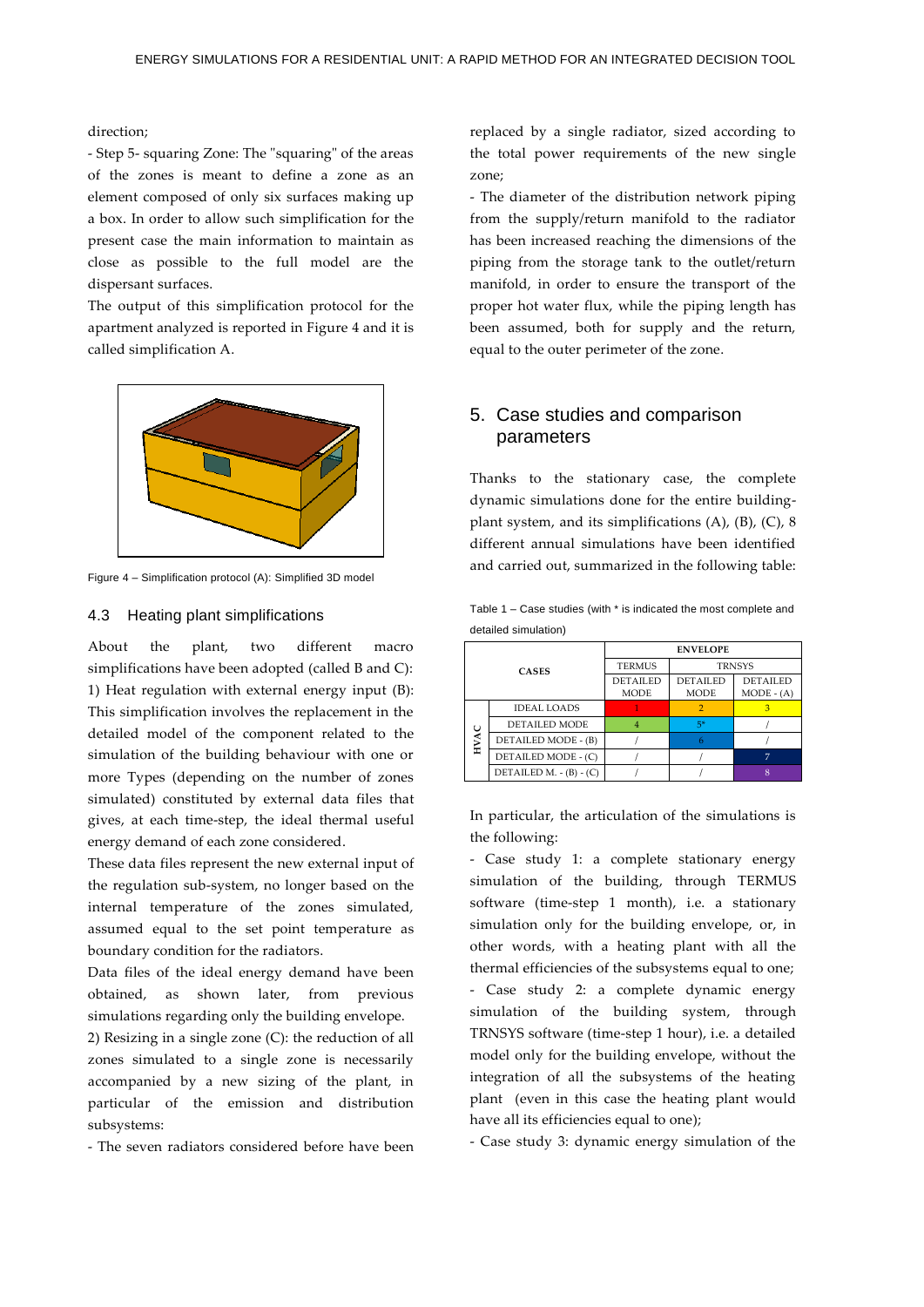simplified building system through TRNSYS software (time-step 1 hour), i.e. Case study 2 + building envelope simplification (A);

These first three simulations, only related to the building envelope have been considered to determine the comparison of the following three parameters:

- Phmax (kW) = Maximum ideal thermal power required by the apartment during the heating season;

- Qh (kWh) = annual ideal thermal energy demand of the whole apartment;

- (Ph, t) = Thermal power curves describing, in addition to the two previous parameters, the distribution of the ideal power required during the entire year of the simulation, as shown in the example in Figure 5 (pay attention that this curve cannot be obtained for Case study 1).



Figure 5 - Example of thermal power curve

#### Furthermore:

- Case study 4: stationary energy simulation of the entire building-plant system, through TERMUS software (time-step 1 month) = Case study  $1 +$ application of standard efficiency values for all the subsystems of the heating plant;

- Case study 5: dynamic energy simulation of the entire building-plant system, through TRNSYS software (time-step 5 min) = the most complete detailed model.

Pay attention that this is the Case study taken as reference for comparison with the results of all the other cases analyzed, constituting the highest degree of detailed simulation for both the building envelope and the heating plant.

- Case study 6: dynamic energy simulation of the entire building-plant system + Regulation with external energy input, through TRNSYS software (time-step 5 min) = Case study 5 with simplification (B);

- Case study 7: dynamic energy simulation of the entire building-plant system + building envelope

simplification + Sizing for single zone , through TRNSYS software (time-step 5 min) = Case study 5 wit simplification  $(A)$  and  $(C)$ ;

- Case study 8: dynamic energy simulation of the entire building-plant system + building envelope simplification + Sizing for single zone + Regulation with external energy input , through TRNSYS software (time-step 5 min) = Case study 5 with simplification (A), (C) and (B);

Due to the high number of available outputs, the comparison has been restricted to the output parameters and curves able to describe the annual operation:

- Phmax (kW) = Maximum useful thermal power required during the heating season, equal to the maximum power introduced by the emission subsystem and by the recovered distribution losses (it has been assumed a recovery rate of 100% of the losses of the distribution subsystem) - (Ph, t) (kW) = Thermal power curves of the apartment, referring in this case to the annual trend of the useful thermal power introduced in the apartment described in the previous point;

- EPh (kWh) = annual primary energy heating demand;

- ηx = annual average efficiencies of all subsystems of the heating plant and annual average overall performance of the heating plant;

For the last five simulations the annual ideal thermal energy demand Qh is obviously equal to the one resulting from the simulations carried out only for the building envelope (cases 1,2,3, see value of Qh reported in Table 2).

# 6. Final results

The results of the 8 simulations carried out in absolute values and percentage differences compared to the reference Case study 5 (highest degree of detailed simulation for both the building envelope and the heating plant), are summarized in the following tables and graphs. The workload required to perform each case has been added, in order to evaluate not only the accuracy of the results, but also a rough estimation the time required to obtain them.

Workload has been defined as the time (days) spent to carry out each simulation, considering that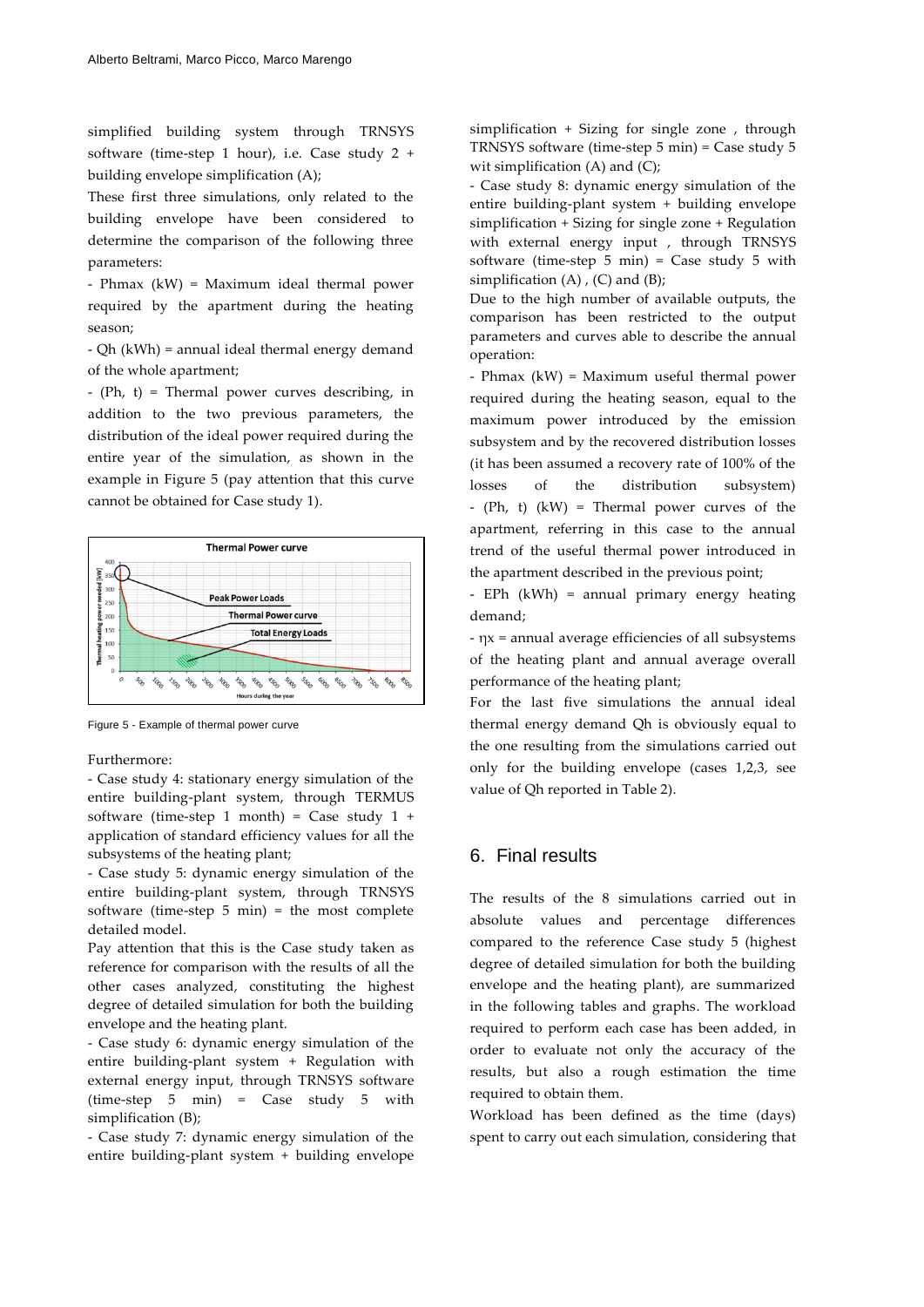all the data needed to characterize the various zones are already available. For dynamic simulations the time required for the input-output connections of TRNSYS Types has not been

considered. In fact, the detailed model has a general scheme and may be applied for a very large number of residential buildings, only changing the components' input data.

| Table 2: Results - absolute values |  |
|------------------------------------|--|
|------------------------------------|--|

| <b>COMPARISON RESULTS - ABSOLUTE VALUES</b> |      |              |               |               |               |                   |                   |                   |         |
|---------------------------------------------|------|--------------|---------------|---------------|---------------|-------------------|-------------------|-------------------|---------|
| Symbol                                      | U.m. | <b>CASE1</b> | <b>CASE 2</b> | <b>CASE 3</b> | <b>CASE 4</b> | CASE <sub>5</sub> | CASE <sub>6</sub> | CASE <sub>7</sub> | CASE 8  |
| Timestep                                    | h    | 744.00       | 1.00          | 1.00          | 744.00        | 0.08              | 0.08              | 0.08              | 0.08    |
| Ph max                                      | kW   | 4.67         | 7.17          | 6.25          | 4.67          | 9.75              | 5.04              | 9.30              | 6.51    |
| Qh                                          | kWh  | 8151.25      | 8243.14       | 7738.65       | 8151.25       | 8243.14           | 8243.14           | 7738.65           | 7738.65 |
| EPh                                         | kWh  | 8151.25      | 8243.14       | 7738.65       | 9265.67       | 10049.22          | 9403.37           | 9561.60           | 8863.54 |
| ne*nrg                                      |      | 1.00         | 1.00          | 1.00          | 0.94          | 0.90              | 1.00              | 0.90              | 0.99    |
| ηd                                          |      | 1.00         | 1.00          | 1.00          | 0.96          | 1.01              | 1.00              | 1.00              | 1.01    |
| $\eta s$                                    |      | 1.00         | 1.00          | 1.00          | 1.00          | 0.91              | 0.90              | 0.90              | 0.90    |
| ηgn                                         |      | 1.00         | 1.00          | 1.00          | 0.97          | 0.97              | 0.97              | 0.97              | 0.97    |
| $\eta$ g                                    |      | 1.00         | 1.00          | 1.00          | 0.88          | 0.82              | 0.88              | 0.81              | 0.87    |
| Workload                                    | days | 2.5          | 3.5           |               | 3             | 6                 | 5.5               | 3.5               | 3       |



Graph 1: Results - thermal power curves

Table 3: Results – Percentage deviations

| <b>COMPARISON RESULTS - % DEVIATIONS COMPARED TO CASE 5</b> |      |              |               |                   |               |                   |               |                   |               |
|-------------------------------------------------------------|------|--------------|---------------|-------------------|---------------|-------------------|---------------|-------------------|---------------|
| Symbol                                                      | U.m. | <b>CASE1</b> | <b>CASE 2</b> | CASE <sub>3</sub> | <b>CASE 4</b> | CASE <sub>5</sub> | <b>CASE 6</b> | CASE <sub>7</sub> | <b>CASE 8</b> |
| Ph max                                                      | kW   | 48%          | 74%           | 64%               | 48%           | 100%              | 52%           | 95%               | 67%           |
| Qh                                                          | kWh  | 99%          | 100%          | 94%               | 99%           | 100%              | 100%          | 94%               | 94%           |
| EPh                                                         | kWh  |              |               |                   | 92%           | 100%              | 94%           | 95%               | 88%           |
| ηe*ηrg                                                      |      |              |               |                   | 105%          | 100%              | 111%          | 100%              | 110%          |
| $\eta d$                                                    |      |              |               |                   | 95%           | 100%              | 99%           | 99%               | 100%          |
| $\n  n$                                                     |      |              |               |                   | 110%          | 100%              | 99%           | 99%               | 98%           |
| $\eta$ gn                                                   |      |              |               |                   | 100%          | 100%              | 100%          | 100%              | 100%          |
| $\n  ng\n$                                                  |      |              |               |                   | 107%          | 100%              | 107%          | 99%               | 106%          |
| Workload                                                    | days | 42%          | 58%           | 17%               | 50%           | 100%              | 92%           | 58%               | 50%           |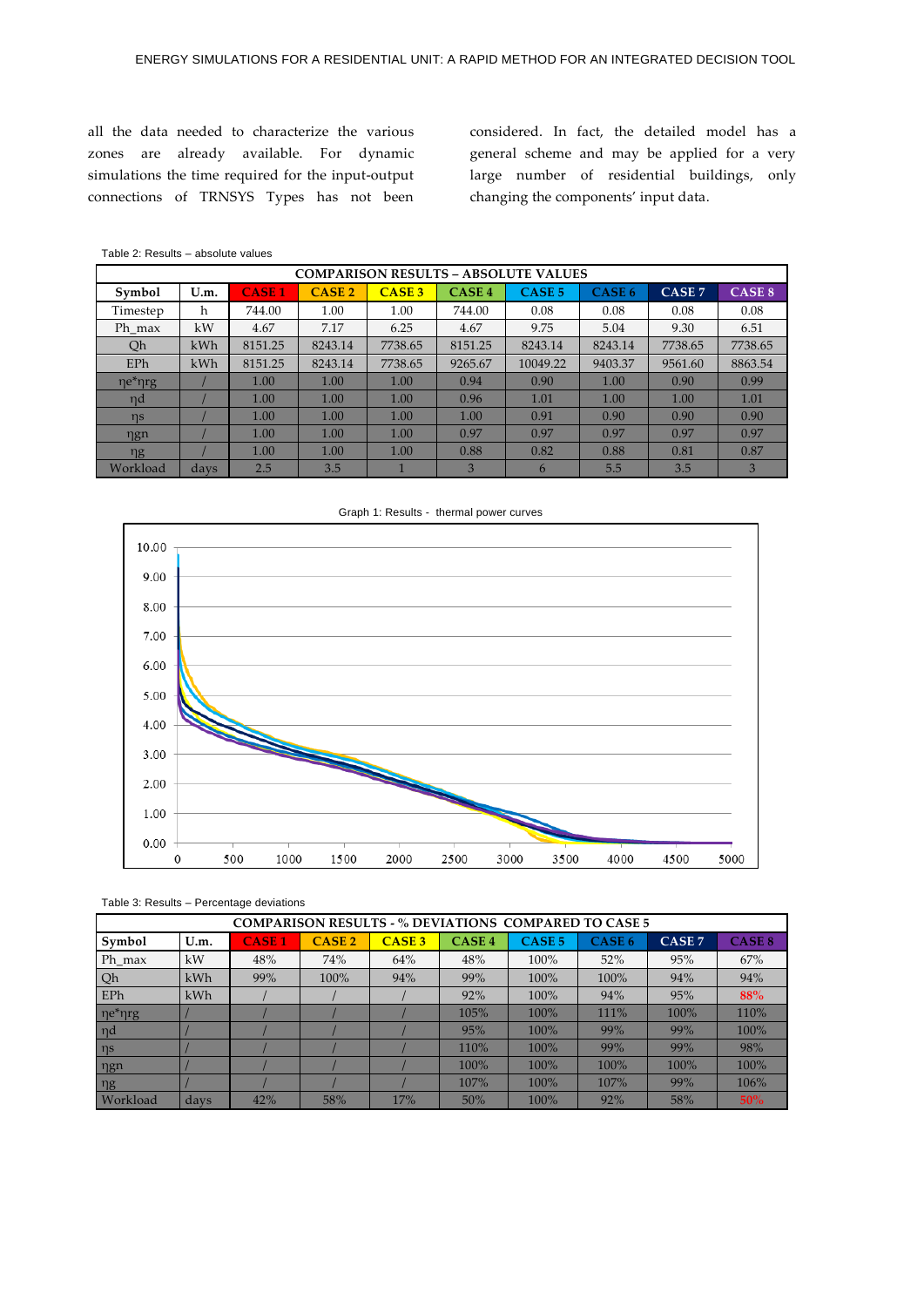It can be stated that:

- The value of the maximum useful thermal power Phmax, introduced in the building to ensure the temperature set point, has a fairly high variation, with peak values higher for cases 5 and 7, i.e. for dynamic simulations where the feedback of the regulation subsystem is constituted by the interior temperature of the simulated zones. However observing the thermal power curves it is possible to note that such peak values are required for a number of hours per year absolutely negligible, while the curves indicates the presence of a peak around the mean power of 5.5kW, however higher to that returned by the first stationary simulation, equal to 4.67kW.

- Thermal power curves (Ph, t) have a very similar trend. In the central part of the curves there are constant differences between cases 2-3, 5-7 and 6-8, due to the simplification (A), which underestimates the useful energy requirements of the building envelope. There are small opposite deviations in the intervals near the maximum and minimum power in particular for the cases 5-6 and 7-8, where the simplifications adopted for the plant become more important, going to affect in particular the operation of the emission and regulation subsystems (simplification B), which are stressed for low and high thermal powers;

- The value of the annual ideal thermal energy demand (Qh) has a maximum variation of 6%. In particular, by adopting for both the detailed stationary and the dynamic simulations the same characterization of zones (notice that thermal bridges on a small building play a very important role and in both simulations are estimated with stationary algorithm), the values of Qh for these simulations are very close. The simplification (A) determines an acceptable underestimation equal to 6%, equal to the difference of the areas under the thermal power curves of the cases 2 and 3.

- The energy efficiencies of the distribution (ηd), storage (ηs) and generation (ηg) sub-systems, for all the dynamic simulations concerning the whole building-plant system (cases 5,6,7,8), are almost constant. They assume quite different values in the stationary simulation (case 4), which does not take into account the possible recovered distribution losses and the storage subsystem.

In particular the efficiency of the distribution network piping for dynamic simulations assumes high values, due to the total recovery of distribution losses and the partial thermal recovery of the energy consumed by the distribution pump. - Both in the stationary simulation (case 4) and in the dynamic simulations 6 and 8, in which the controller feedback is an external energy data file reporting the ideal heating requirements of the simulated zones, the emission and regulation efficiency (ηe\* ηrg) is overestimated compared to cases 5 and 7, where the feedback is more realistically represented by the internal ambient temperature.

As expected, the simplification procedure (B) has a stronger effect on regulation, bringing the plant to provide almost perfectly the ideal energy requirements of the building.

- Finally, the primary energy demand of the building EPh has a fairly limited variability, with an underestimation of up to 12% for case 8, i.e. for the dynamic simulation characterized by the highest degree of simplification. Even the stationary simulation underestimates the EPh value compared to the case 5.

- About the workload, it is possible to note how, compared to a maximum loss of accuracy of 12% of the most simplified case 8, the time required to perform a simplified dynamic simulation of the entire building-plant system is reduced to one half, and becomes equal to the time required to perform a complete stationary simulation (Case 4). However, the latter is not absolutely able of ensuring benefits that only a dynamic simulation is able to guarantee, such as the full control of the integrated operation of all the heating plant components at any variation of internal and external conditions.

# 7. Conclusions

The present analysis shows the great potential of dynamic energy simulations during any stage of the integrated design of the entire building-plant system.

The main results are:

- Stationary and dynamic simulations may lead to close global results;